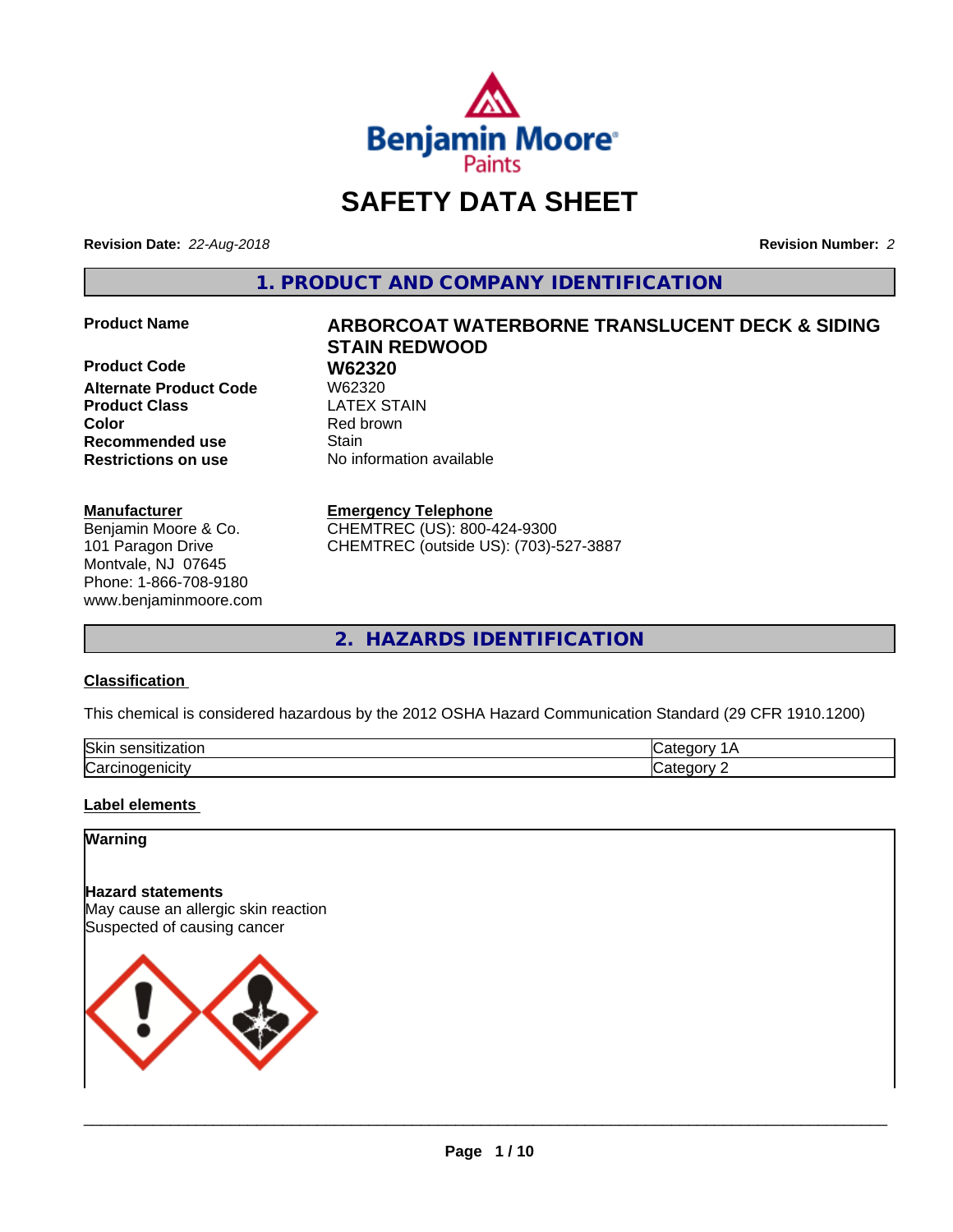#### **Appearance** liquid

**Odor** little or no odor

#### **Precautionary Statements - Prevention**

Obtain special instructions before use Do not handle until all safety precautions have been read and understood Use personal protective equipment as required Avoid breathing dust/fume/gas/mist/vapors/spray Contaminated work clothing should not be allowed out of the workplace Wear protective gloves

#### **Precautionary Statements - Response**

IF exposed or concerned: Get medical advice/attention **Skin** IF ON SKIN: Wash with plenty of soap and water

If skin irritation or rash occurs: Get medical advice/attention Wash contaminated clothing before reuse

#### **Precautionary Statements - Storage**

Store locked up

#### **Precautionary Statements - Disposal**

Dispose of contents/container to an approved waste disposal plant

#### **Hazards not otherwise classified (HNOC)**

Not applicable

#### **Other information**

No information available

| 3. COMPOSITION INFORMATION ON COMPONENTS                                                                                                                                                                                |                |          |
|-------------------------------------------------------------------------------------------------------------------------------------------------------------------------------------------------------------------------|----------------|----------|
| <b>Chemical name</b>                                                                                                                                                                                                    | <b>CAS No.</b> | Weight-% |
| Silica, amorphous                                                                                                                                                                                                       | 7631-86-9      | 5        |
| Ethanol, 2-(2-butoxyethoxy)-                                                                                                                                                                                            | 112-34-5       | 5        |
| Poly(oxy-1,2-ethanediyl),<br>.alpha.-[3-[3-(2H-benzotriazol-2-yl)-5-(1,1-dimeth<br>ylethyl)-4-hydroxyphenyl]-1-oxopropyl]-.omega.-h<br>ydroxy-                                                                          | 104810-48-2    | 0.5      |
| Decanedioic acid,<br>bis(1,2,2,6,6-pentamethyl-4-piperidinyl) ester                                                                                                                                                     | 41556-26-7     | 0.5      |
| Urea, N-(3,4-dichlorophenyl)-N,N-dimethyl-                                                                                                                                                                              | 330-54-1       | 0.5      |
| Poly(oxy-1,2-ethanediyl),<br>.alpha.-[3-[3-(2H-benzotriazol-2-yl)-5-(1,1-dimeth<br>ylethyl)-4-hydroxyphenyl]-1-oxopropyl]-.omega.-[<br>3-[3-(2H-benzotriazol-2-yl)-5-(1,1-dimethylethyl)-<br>4-hydroxyphenyl]-1-oxoprop | 104810-47-1    | 0.5      |
| Ammonium hydroxide                                                                                                                                                                                                      | 1336-21-6      | 0.5      |
| Carbamic acid, butyl-, 3-iodo-2-propynyl ester                                                                                                                                                                          | 55406-53-6     | 0.5      |

#### **4. FIRST AID MEASURES**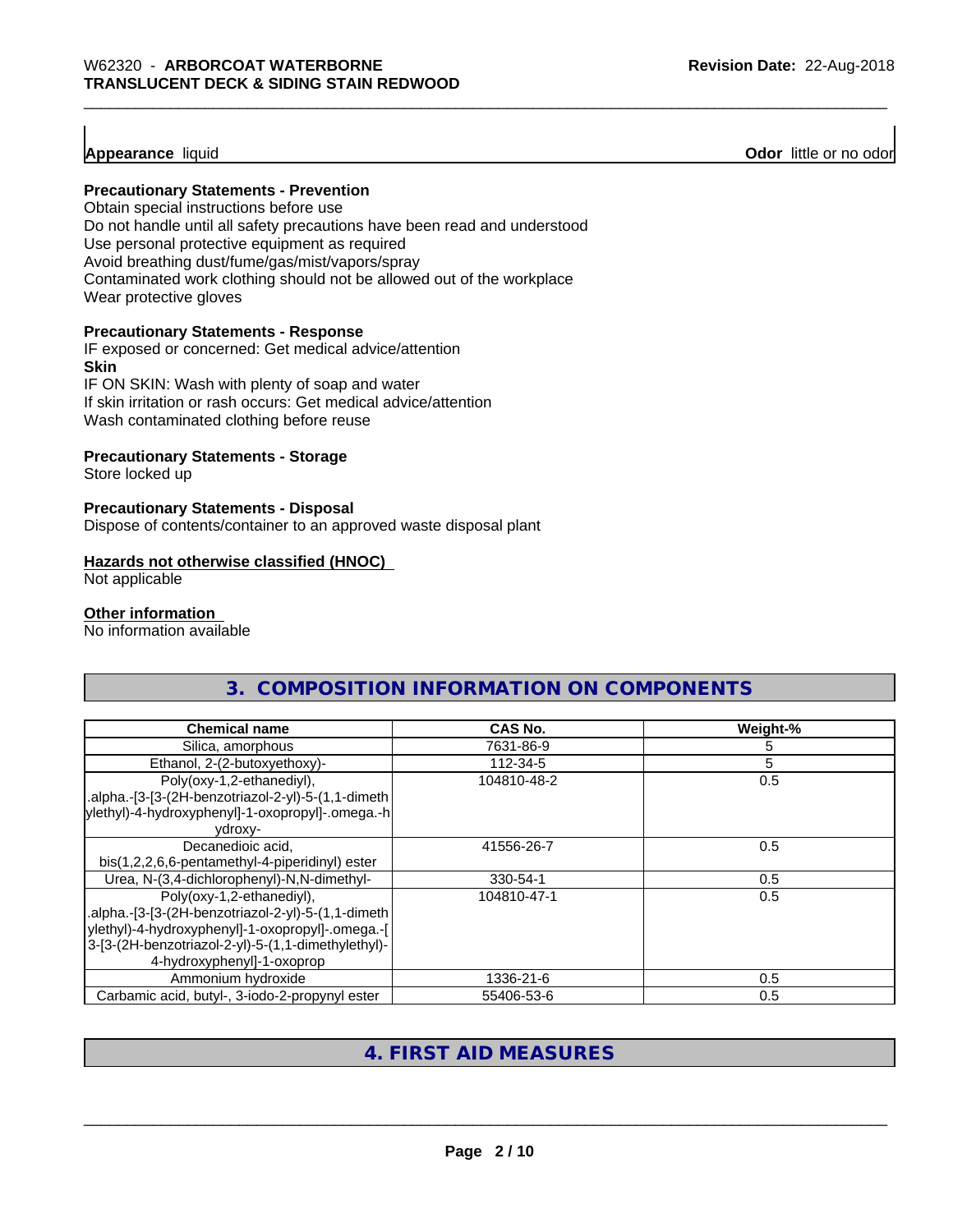| <b>General Advice</b>                            | No hazards which require special first aid measures.                                                                                                                                                                                |  |
|--------------------------------------------------|-------------------------------------------------------------------------------------------------------------------------------------------------------------------------------------------------------------------------------------|--|
| <b>Eye Contact</b>                               | Rinse thoroughly with plenty of water for at least 15 minutes and consult a<br>physician.                                                                                                                                           |  |
| <b>Skin Contact</b>                              | Wash off immediately with soap and plenty of water while removing all<br>contaminated clothes and shoes. If skin irritation persists, call a physician. Wash<br>clothing before reuse. Destroy contaminated articles such as shoes. |  |
| <b>Inhalation</b>                                | Move to fresh air. If symptoms persist, call a physician.                                                                                                                                                                           |  |
| Ingestion                                        | Clean mouth with water and afterwards drink plenty of water. Consult a physician<br>if necessary.                                                                                                                                   |  |
| <b>Most Important</b><br><b>Symptoms/Effects</b> | May cause allergic skin reaction.                                                                                                                                                                                                   |  |
| <b>Notes To Physician</b>                        | Treat symptomatically.                                                                                                                                                                                                              |  |
|                                                  | 5. FIRE-FIGHTING MEASURES                                                                                                                                                                                                           |  |

| <b>Suitable Extinguishing Media</b>                                                                                   | Use extinguishing measures that are appropriate to local<br>circumstances and the surrounding environment.                                                                                                                        |  |
|-----------------------------------------------------------------------------------------------------------------------|-----------------------------------------------------------------------------------------------------------------------------------------------------------------------------------------------------------------------------------|--|
| <b>Protective Equipment And Precautions For</b><br><b>Firefighters</b>                                                | As in any fire, wear self-contained breathing apparatus<br>pressure-demand, MSHA/NIOSH (approved or equivalent)<br>and full protective gear.<br>Closed containers may rupture if exposed to fire or<br>extreme heat.<br>No<br>No. |  |
| <b>Specific Hazards Arising From The Chemical</b>                                                                     |                                                                                                                                                                                                                                   |  |
| <b>Sensitivity To Mechanical Impact</b>                                                                               |                                                                                                                                                                                                                                   |  |
| <b>Sensitivity To Static Discharge</b>                                                                                |                                                                                                                                                                                                                                   |  |
| <b>Flash Point Data</b><br>Flash Point (°F)<br>Flash Point (°C)<br><b>Method</b><br><b>Flammability Limits In Air</b> | Not applicable<br>Not applicable<br>Not applicable                                                                                                                                                                                |  |
| Lower flammability limit:<br><b>Upper flammability limit:</b>                                                         | Not applicable<br>Not applicable                                                                                                                                                                                                  |  |
| Health: 1<br>Flammability: 0<br><b>NFPA</b>                                                                           | Instability: 0<br><b>Special: Not Applicable</b>                                                                                                                                                                                  |  |
| <b>NFPA Legend</b><br>0 - Not Hazardous<br>1 - Slightly<br>2 - Moderate<br>3 - High<br>4 - Severe                     |                                                                                                                                                                                                                                   |  |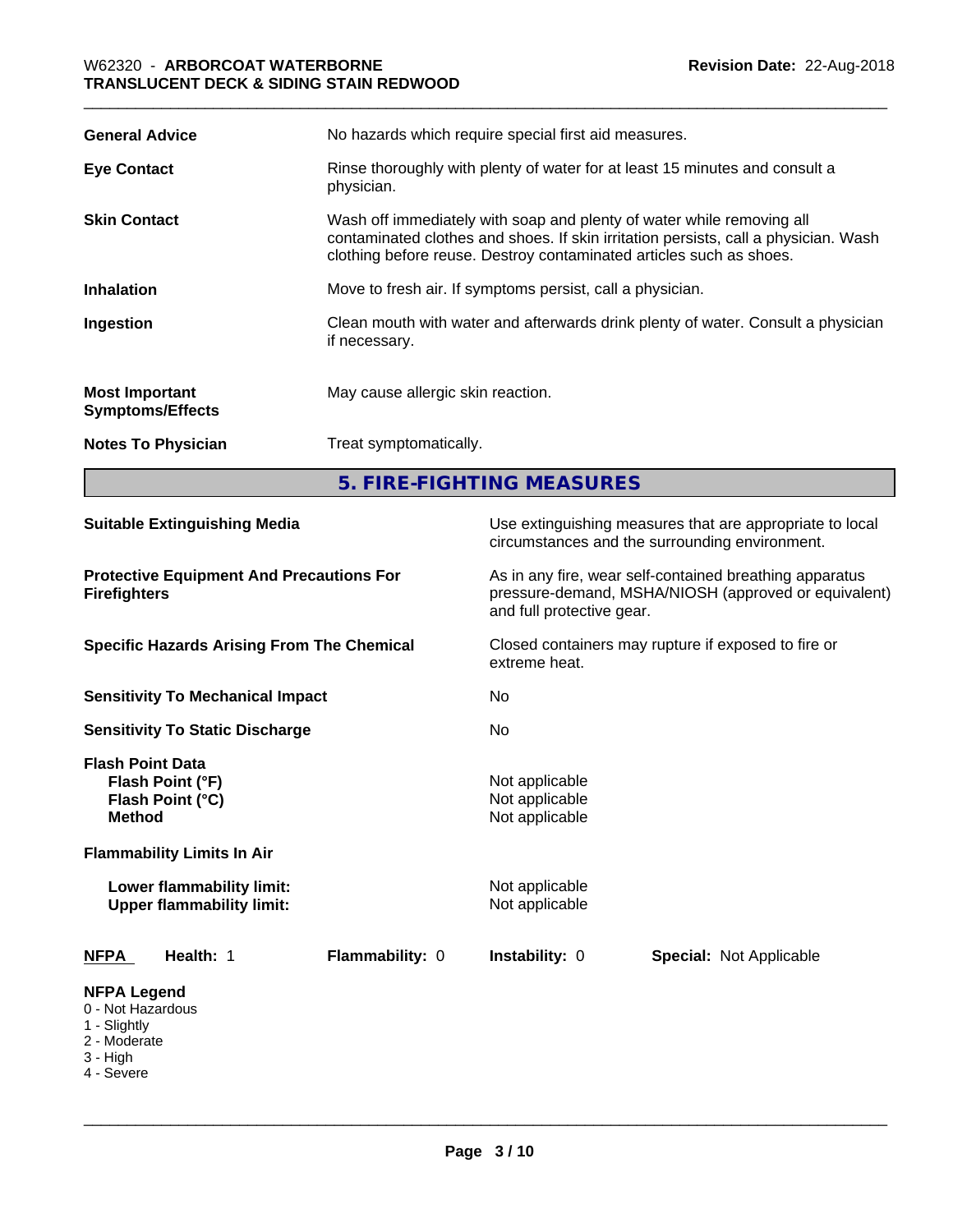*The ratings assigned are only suggested ratings, the contractor/employer has ultimate responsibilities for NFPA ratings where this system is used.*

*Additional information regarding the NFPA rating system is available from the National Fire Protection Agency (NFPA) at www.nfpa.org.*

#### **6. ACCIDENTAL RELEASE MEASURES**

| <b>Personal Precautions</b>      | Avoid contact with skin, eyes and clothing. Ensure adequate ventilation.                                                                                                         |  |
|----------------------------------|----------------------------------------------------------------------------------------------------------------------------------------------------------------------------------|--|
| <b>Other Information</b>         | Prevent further leakage or spillage if safe to do so.                                                                                                                            |  |
| <b>Environmental precautions</b> | See Section 12 for additional Ecological Information.                                                                                                                            |  |
| <b>Methods for Cleaning Up</b>   | Soak up with inert absorbent material. Sweep up and shovel into suitable<br>containers for disposal.                                                                             |  |
|                                  | 7. HANDLING AND STORAGE                                                                                                                                                          |  |
| Handling                         | Avoid contact with skin, eyes and clothing. Avoid breathing vapors, spray mists or<br>sanding dust. In case of insufficient ventilation, wear suitable respiratory<br>equipment. |  |
| <b>Storage</b>                   | Keep container tightly closed. Keep out of the reach of children.                                                                                                                |  |
| <b>Incompatible Materials</b>    | No information available                                                                                                                                                         |  |

#### **8. EXPOSURE CONTROLS/PERSONAL PROTECTION**

#### **Exposure Limits**

| <b>Chemical name</b>                       | <b>ACGIH TLV</b>           | <b>OSHA PEL</b> |
|--------------------------------------------|----------------------------|-----------------|
| Silica, amorphous                          | N/E                        | 20 mppcf - TWA  |
|                                            |                            |                 |
| Ethanol. 2-(2-butoxyethoxy)-               | 10 ppm - TWA               | N/E             |
| Urea, N-(3,4-dichlorophenyl)-N,N-dimethyl- | 10 mg/m <sup>3</sup> - TWA | N/E             |

#### **Legend**

ACGIH - American Conference of Governmental Industrial Hygienists Exposure Limits OSHA - Occupational Safety & Health Administration Exposure Limits N/E - Not Established

| <b>Engineering Measures</b>                                                                                                   | Ensure adequate ventilation, especially in confined areas.                                                                                                  |  |
|-------------------------------------------------------------------------------------------------------------------------------|-------------------------------------------------------------------------------------------------------------------------------------------------------------|--|
| <b>Personal Protective Equipment</b><br><b>Eye/Face Protection</b><br><b>Skin Protection</b><br><b>Respiratory Protection</b> | Safety glasses with side-shields.<br>Protective gloves and impervious clothing.<br>In case of insufficient ventilation wear suitable respiratory equipment. |  |
| <b>Hygiene Measures</b>                                                                                                       | Avoid contact with skin, eyes and clothing. Remove and wash contaminated<br>clothing before re-use. Wash thoroughly after handling.                         |  |

## **9. PHYSICAL AND CHEMICAL PROPERTIES**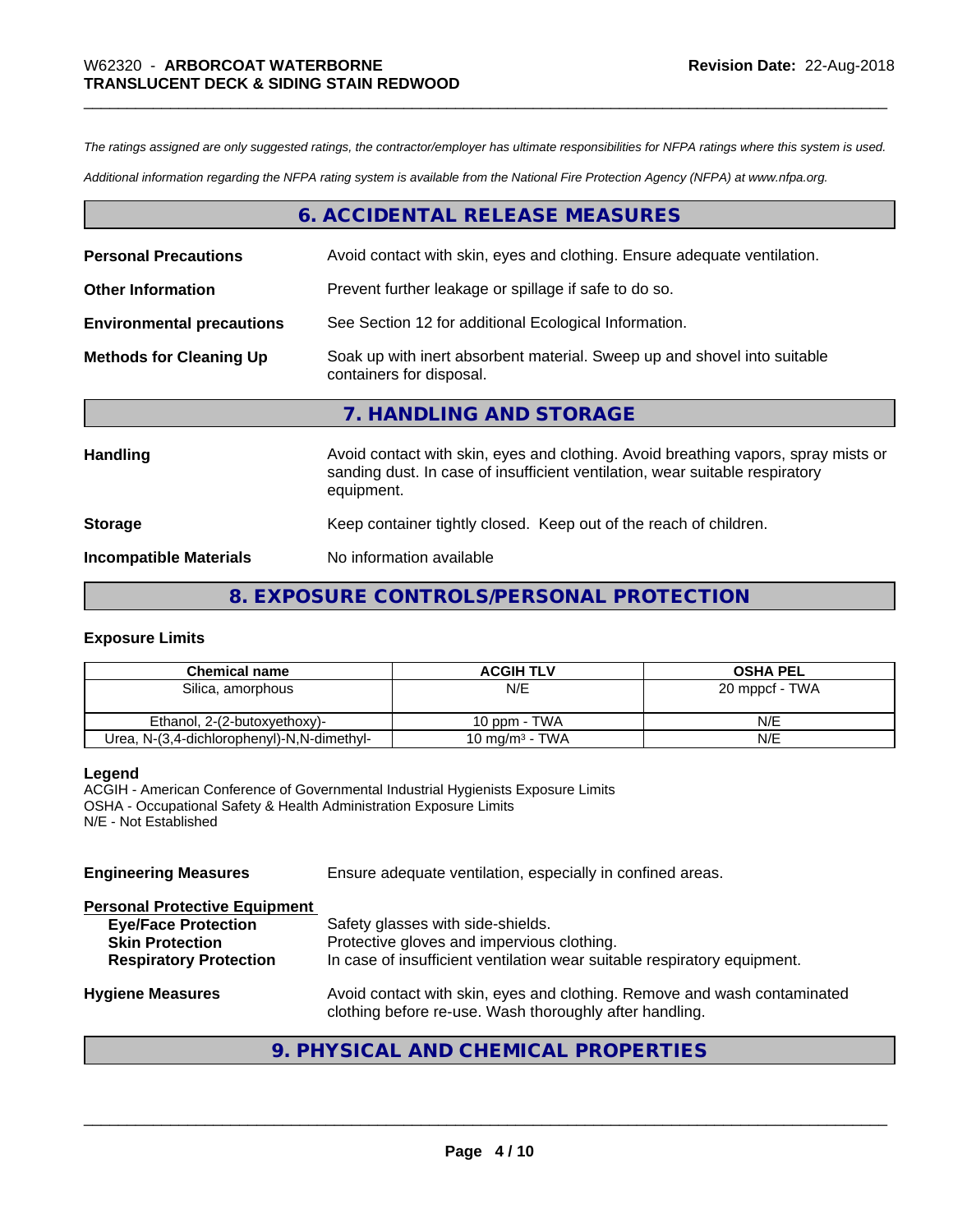**Appearance** liquid **and a liquid contract of the contract of the contract of the contract of the contract of the contract of the contract of the contract of the contract of the contract of the contract of the contract of Odor Threshold** No information available **Density (Ibs/gal)** 8.4 - 8.8<br> **Specific Gravity** 8.4 - 8.8 **Specific Gravity pH pH**  $\blacksquare$ **Viscosity (cps)** No information available in the Viscosity (cps) **Solubility(ies)** No information available in the solution of the solution of the solution available in the solution of the solution of the solution of the solution of the solution of the solution of the solution of the so **Water solubility** No information available **Evaporation Rate No information available No information available Vapor pressure @20 °C (kPa)** No information available **Vapor density No information available No** information available **Wt. % Solids** 25 - 35 **Vol. % Solids** 25 - 35 Wt. % Volatiles **Vol. % Volatiles** 65 - 75 **VOC Regulatory Limit (g/L)** < 100 **Boiling Point (°F)** 212 **Boiling Point (°C)** 100<br> **Preezing Point (°F)** 32 **Freezing Point (°F) Freezing Point (°C)** 0 **Flash Point (°F)** Not applicable **Flash Point (°C)** Not applicable **Method**<br> **Flammability (solid, gas)**<br> **Commability (solid, gas)**<br>
Mot applicable **Flammability (solid, gas)**<br> **Upper flammability limit:**<br>
Upper flammability limit:<br>  $\begin{array}{ccc}\n\bullet & \bullet & \bullet \\
\bullet & \bullet & \bullet\n\end{array}$ **Upper flammability limit:**<br> **Lower flammability limit:**<br>
Not applicable<br>
Not applicable **Lower flammability limit:**<br> **Autoianition Temperature (°F)** Not applicable Not applicable not a Not applicable **Autoignition Temperature (°F) Autoignition Temperature (°C)** No information available **Decomposition Temperature (°F)** No information available **Decomposition Temperature (°C)** No information available **Partition coefficient** No information available

little or no odor

#### **10. STABILITY AND REACTIVITY**

| <b>Reactivity</b>                         | Not Applicable                           |
|-------------------------------------------|------------------------------------------|
| <b>Chemical Stability</b>                 | Stable under normal conditions.          |
| <b>Conditions to avoid</b>                | Prevent from freezing.                   |
| <b>Incompatible Materials</b>             | No materials to be especially mentioned. |
| <b>Hazardous Decomposition Products</b>   | None under normal use.                   |
| <b>Possibility of hazardous reactions</b> | None under normal conditions of use.     |

#### **11. TOXICOLOGICAL INFORMATION**

**Product Information**

**Information on likely routes of exposure**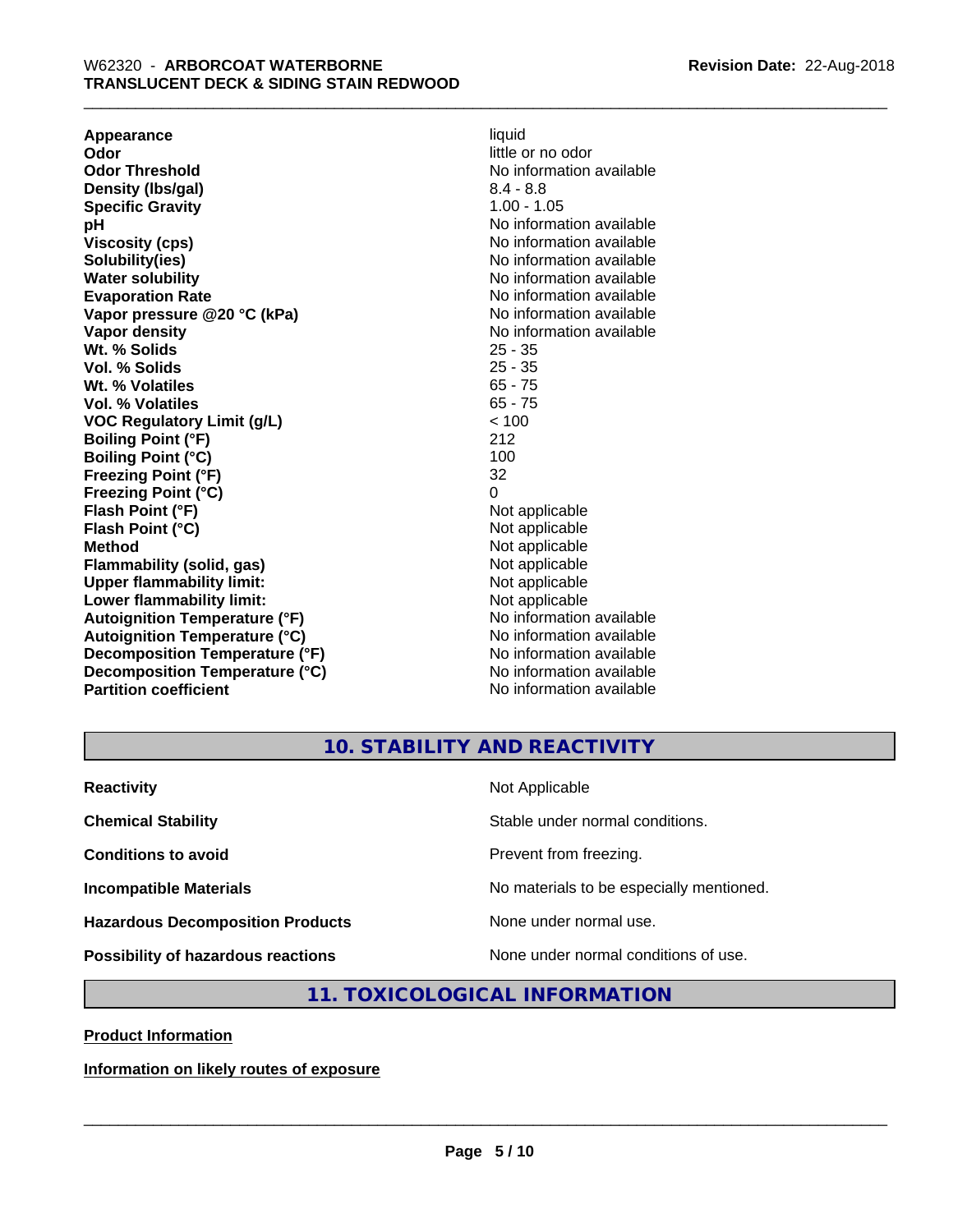| <b>Principal Routes of Exposure</b>   | Eye contact, skin contact and inhalation.                                                                       |  |
|---------------------------------------|-----------------------------------------------------------------------------------------------------------------|--|
| <b>Acute Toxicity</b>                 |                                                                                                                 |  |
| <b>Product Information</b>            | No information available                                                                                        |  |
|                                       | Symptoms related to the physical, chemical and toxicological characteristics                                    |  |
| <b>Symptoms</b>                       | No information available                                                                                        |  |
|                                       | Delayed and immediate effects as well as chronic effects from short and long-term exposure                      |  |
| Eye contact                           | May cause slight irritation.                                                                                    |  |
| <b>Skin contact</b>                   | Substance may cause slight skin irritation. Prolonged or repeated contact may dry<br>skin and cause irritation. |  |
| <b>Inhalation</b>                     | May cause irritation of respiratory tract.                                                                      |  |
| Ingestion                             | Ingestion may cause gastrointestinal irritation, nausea, vomiting and diarrhea.                                 |  |
| <b>Sensitization</b>                  | May cause an allergic skin reaction                                                                             |  |
| <b>Neurological Effects</b>           | No information available.                                                                                       |  |
| <b>Mutagenic Effects</b>              | No information available.                                                                                       |  |
| <b>Reproductive Effects</b>           | No information available.                                                                                       |  |
| <b>Developmental Effects</b>          | No information available.                                                                                       |  |
| <b>Target organ effects</b>           | No information available.                                                                                       |  |
| <b>STOT - single exposure</b>         | No information available.                                                                                       |  |
| <b>STOT - repeated exposure</b>       | No information available.                                                                                       |  |
| Other adverse effects                 | No information available.                                                                                       |  |
| <b>Aspiration Hazard</b>              | No information available                                                                                        |  |
| <b>Numerical measures of toxicity</b> |                                                                                                                 |  |

**The following values are calculated based on chapter 3.1 of the GHS document**

| ATEmix (oral)                        | 220149      |
|--------------------------------------|-------------|
| ATEmix (dermal)                      | 94126 mg/kg |
| <b>ATEmix (inhalation-dust/mist)</b> | 426.3 ma/L  |

#### **Component Information**

Silica, amorphous LD50 Oral: > 5000 mg/kg (Rat) LD50 Dermal: 2,000 mg/kg (Rabbit) LC50 Inhalation (Dust): > 2 mg/L Ethanol, 2-(2-butoxyethoxy)- LD50 Oral: 3384 mg/kg (Rat) LD50 Dermal: 2700 mg/kg (Rabbit) Poly(oxy-1,2-ethanediyl), .alpha.-[3-[3-(2H-benzotriazol-2-yl)-5-(1,1-dimethylethyl)-4-hydroxyphenyl]-1-oxopropyl]-.omega.-hydroxy- Sensitization May cause sensitization by skin contact Decanedioic acid, bis(1,2,2,6,6-pentamethyl-4-piperidinyl) ester Sensitization May cause sensitization by skin contact Urea, N-(3,4-dichlorophenyl)-N,N-dimethyl- LD50 Oral: 1017 mg/kg (Rat) LD50 Dermal: > 5000 mg/kg (Rat) Poly(oxy-1,2-ethanediyl),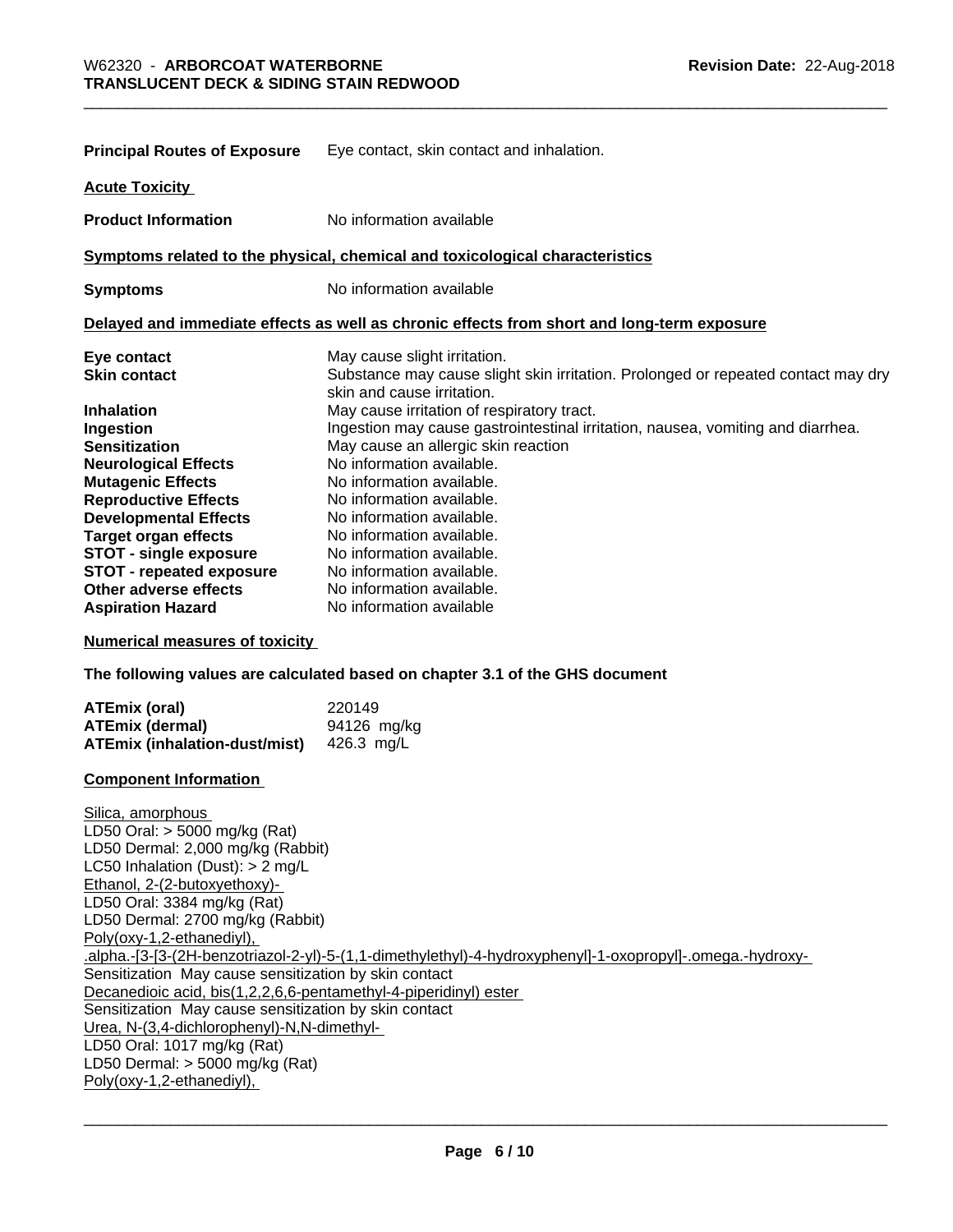#### .alpha.-[3-[3-(2H-benzotriazol-2-yl)-5-(1,1-dimethylethyl)-4-hydroxyphenyl]-1-oxopropyl]-.omega.-[3-[3-(2H-benzotriaz ol-2-yl)-5-(1,1-dimethylethyl)-4-hydroxyphenyl]-1-oxoprop Sensitization May cause sensitization by skin contact Ammonium hydroxide LD50 Oral: 350 mg/kg (Rat)

#### **Carcinogenicity**

*Limited evidence of a carcinogenic effect.*

#### **Legend**

IARC - International Agency for Research on Cancer NTP - National Toxicity Program OSHA - Occupational Safety & Health Administration

**12. ECOLOGICAL INFORMATION**

#### **Ecotoxicity Effects**

The environmental impact of this product has not been fully investigated.

#### **Product Information**

#### **Acute Toxicity to Fish**

No information available

#### **Acute Toxicity to Aquatic Invertebrates**

No information available

#### **Acute Toxicity to Aquatic Plants**

No information available

#### **Persistence / Degradability**

No information available.

#### **Bioaccumulation**

No information available.

#### **Mobility in Environmental Media**

No information available.

#### **Ozone**

No information available

#### **Component Information**

#### **Acute Toxicity to Fish**

Urea, N-(3,4-dichlorophenyl)-N,N-dimethyl- LC50: 3.5 mg/L (Rainbow Trout - 96 hr.) Carbamic acid, butyl-, 3-iodo-2-propynyl ester LC50: 230 µg/L (Bluegill sunfish - 96 hr.)

#### **Acute Toxicity to Aquatic Invertebrates**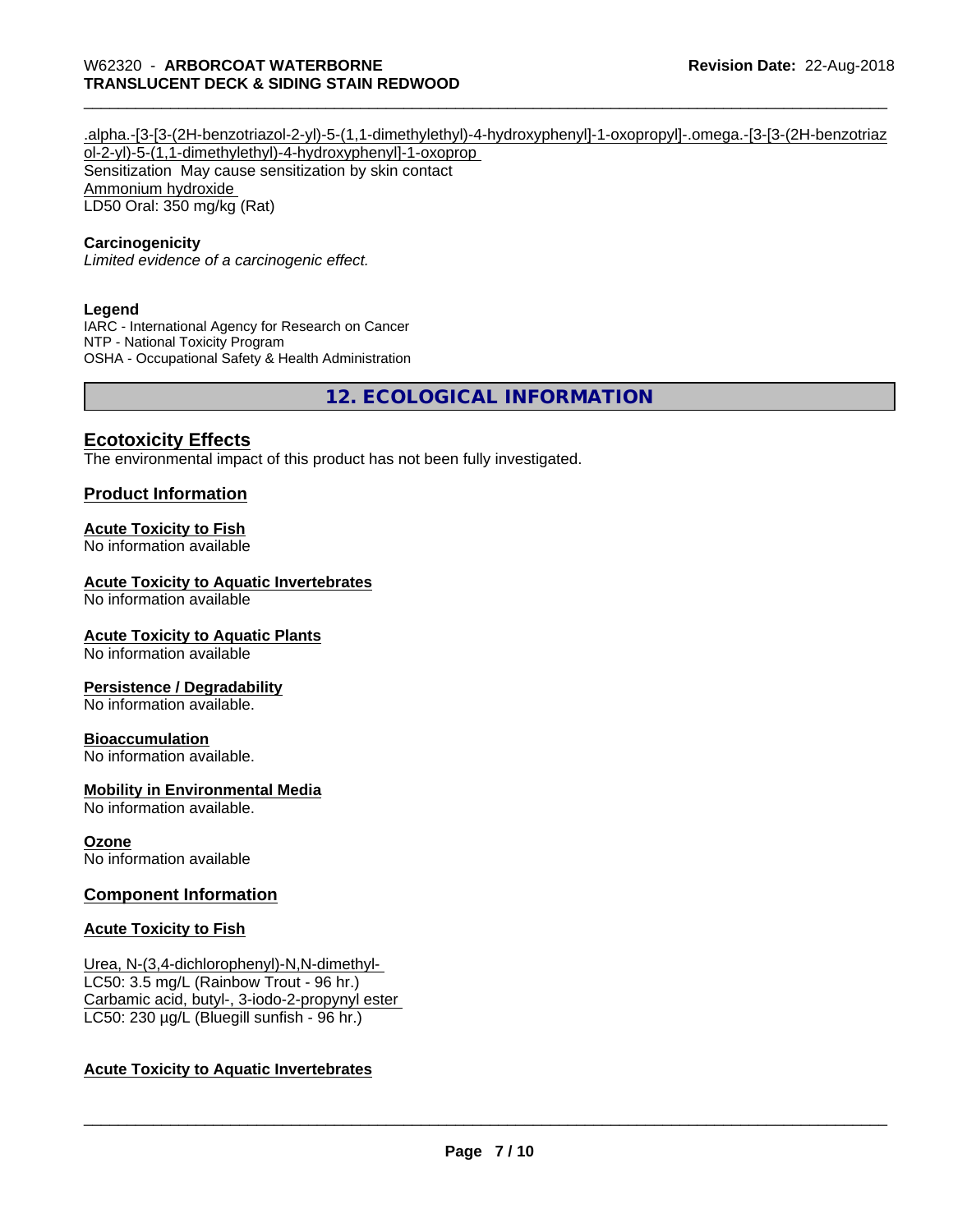#### Ethanol, 2-(2-butoxyethoxy)- EC50: 100 mg/L (Daphnia - 48 hr.)

#### **Acute Toxicity to Aquatic Plants**

No information available

|                              | 13. DISPOSAL CONSIDERATIONS                                                                                                                                                                                               |
|------------------------------|---------------------------------------------------------------------------------------------------------------------------------------------------------------------------------------------------------------------------|
| <b>Waste Disposal Method</b> | Dispose of in accordance with federal, state, and local regulations. Local<br>requirements may vary, consult your sanitation department or state-designated<br>environmental protection agency for more disposal options. |
|                              | 14. TRANSPORT INFORMATION                                                                                                                                                                                                 |
| <b>DOT</b>                   | Not regulated                                                                                                                                                                                                             |
| <b>ICAO/IATA</b>             | Not regulated                                                                                                                                                                                                             |
| <b>IMDG/IMO</b>              | Not regulated                                                                                                                                                                                                             |
|                              | <b>15. REGULATORY INFORMATION</b>                                                                                                                                                                                         |

## **International Inventories**

| <b>TSCA: United States</b> | Yes - All components are listed or exempt. |
|----------------------------|--------------------------------------------|
| <b>DSL: Canada</b>         | Yes - All components are listed or exempt. |

#### **Federal Regulations**

#### **SARA 311/312 hazardous categorization**

| Acute health hazard               | Yes |
|-----------------------------------|-----|
| Chronic Health Hazard             | Yes |
| Fire hazard                       | Nο  |
| Sudden release of pressure hazard | N٥  |
| Reactive Hazard                   | N٥  |

#### **SARA 313**

Section 313 of Title III of the Superfund Amendments and Reauthorization Act of 1986 (SARA). This product contains a chemical or chemicals which are subject to the reporting requirements of the Act and Title 40 of the Code of Federal Regulations, Part 372:

| Chemical name                | CAS No.  | Weight-% | <b>CERCLA/SARA 313</b>     |
|------------------------------|----------|----------|----------------------------|
|                              |          |          | (de minimis concentration) |
| Ethanol, 2-(2-butoxyethoxy)- | 112-34-5 |          |                            |

 $\overline{\phantom{a}}$  ,  $\overline{\phantom{a}}$  ,  $\overline{\phantom{a}}$  ,  $\overline{\phantom{a}}$  ,  $\overline{\phantom{a}}$  ,  $\overline{\phantom{a}}$  ,  $\overline{\phantom{a}}$  ,  $\overline{\phantom{a}}$  ,  $\overline{\phantom{a}}$  ,  $\overline{\phantom{a}}$  ,  $\overline{\phantom{a}}$  ,  $\overline{\phantom{a}}$  ,  $\overline{\phantom{a}}$  ,  $\overline{\phantom{a}}$  ,  $\overline{\phantom{a}}$  ,  $\overline{\phantom{a}}$ 

## **Clean Air Act,Section 112 Hazardous Air Pollutants (HAPs) (see 40 CFR 61)**

This product contains the following HAPs: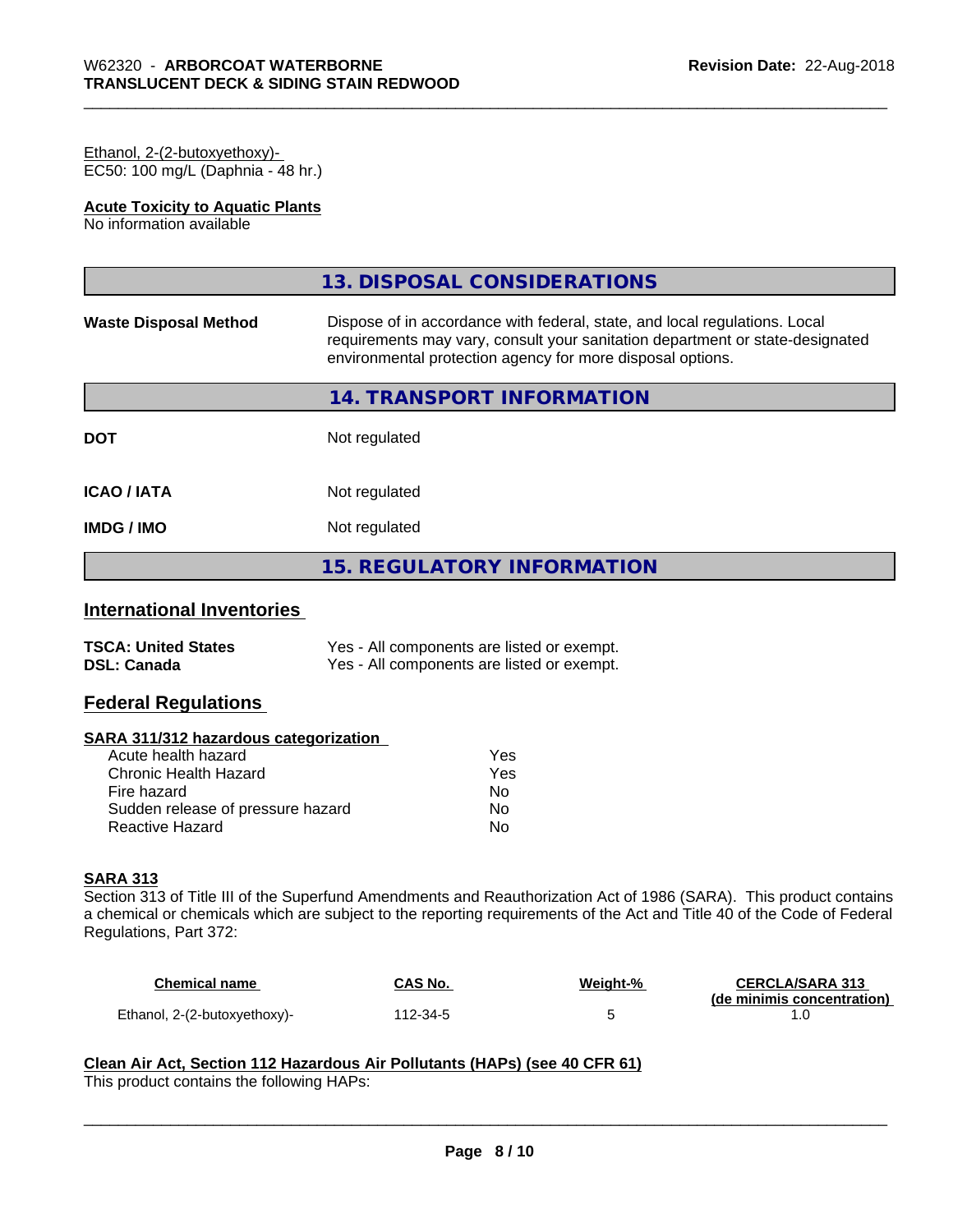*None*

#### **US State Regulations**

#### **California Proposition 65**

**A WARNING:** Cancer and Reproductive Harm– www.P65warnings.ca.gov

#### **State Right-to-Know**

| <b>Chemical name</b>                 | <b>Massachusetts</b> | <b>New Jersey</b> | Pennsylvania |
|--------------------------------------|----------------------|-------------------|--------------|
| Silica, amorphous                    |                      |                   |              |
| Ethanol, 2-(2-butoxyethoxy)-         |                      |                   |              |
| Urea.                                |                      |                   |              |
| N-(3,4-dichlorophenyl)-N,N-dimethyl- |                      |                   |              |
| Carbamic acid, butyl-,               |                      |                   |              |
| 3-iodo-2-propynyl ester              |                      |                   |              |

#### **Legend**

X - Listed

## **16. OTHER INFORMATION**

| HMIS | <b>Health: 1*</b> | <b>Flammability: 0</b> | <b>Reactivity: 0 PPE: -</b> |  |
|------|-------------------|------------------------|-----------------------------|--|
|      |                   |                        |                             |  |

#### **HMIS Legend**

- 0 Minimal Hazard
- 1 Slight Hazard
- 2 Moderate Hazard
- 3 Serious Hazard
- 4 Severe Hazard
- \* Chronic Hazard

X - Consult your supervisor or S.O.P. for "Special" handling instructions.

*Note: The PPE rating has intentionally been left blank. Choose appropriate PPE that will protect employees from the hazards the material will present under the actual normal conditions of use.*

*Caution: HMISÒ ratings are based on a 0-4 rating scale, with 0 representing minimal hazards or risks, and 4 representing significant hazards or risks. Although HMISÒ ratings are not required on MSDSs under 29 CFR 1910.1200, the preparer, has chosen to provide them. HMISÒ ratings are to be used only in conjunction with a fully implemented HMISÒ program by workers who have received appropriate HMISÒ training. HMISÒ is a registered trade and service mark of the NPCA. HMISÒ materials may be purchased exclusively from J. J. Keller (800) 327-6868.*

 **WARNING!** If you scrape, sand, or remove old paint, you may release lead dust. LEAD IS TOXIC. EXPOSURE TO LEAD DUST CAN CAUSE SERIOUS ILLNESS, SUCH AS BRAIN DAMAGE, ESPECIALLY IN CHILDREN. PREGNANT WOMEN SHOULD ALSO AVOID EXPOSURE.Wear a NIOSH approved respirator to control lead exposure. Clean up carefully with a HEPA vacuum and a wet mop. Before you start, find out how to protect yourself and your family by contacting the National Lead Information Hotline at 1-800-424-LEAD or log on to www.epa.gov/lead.

**Prepared By** Product Stewardship Department